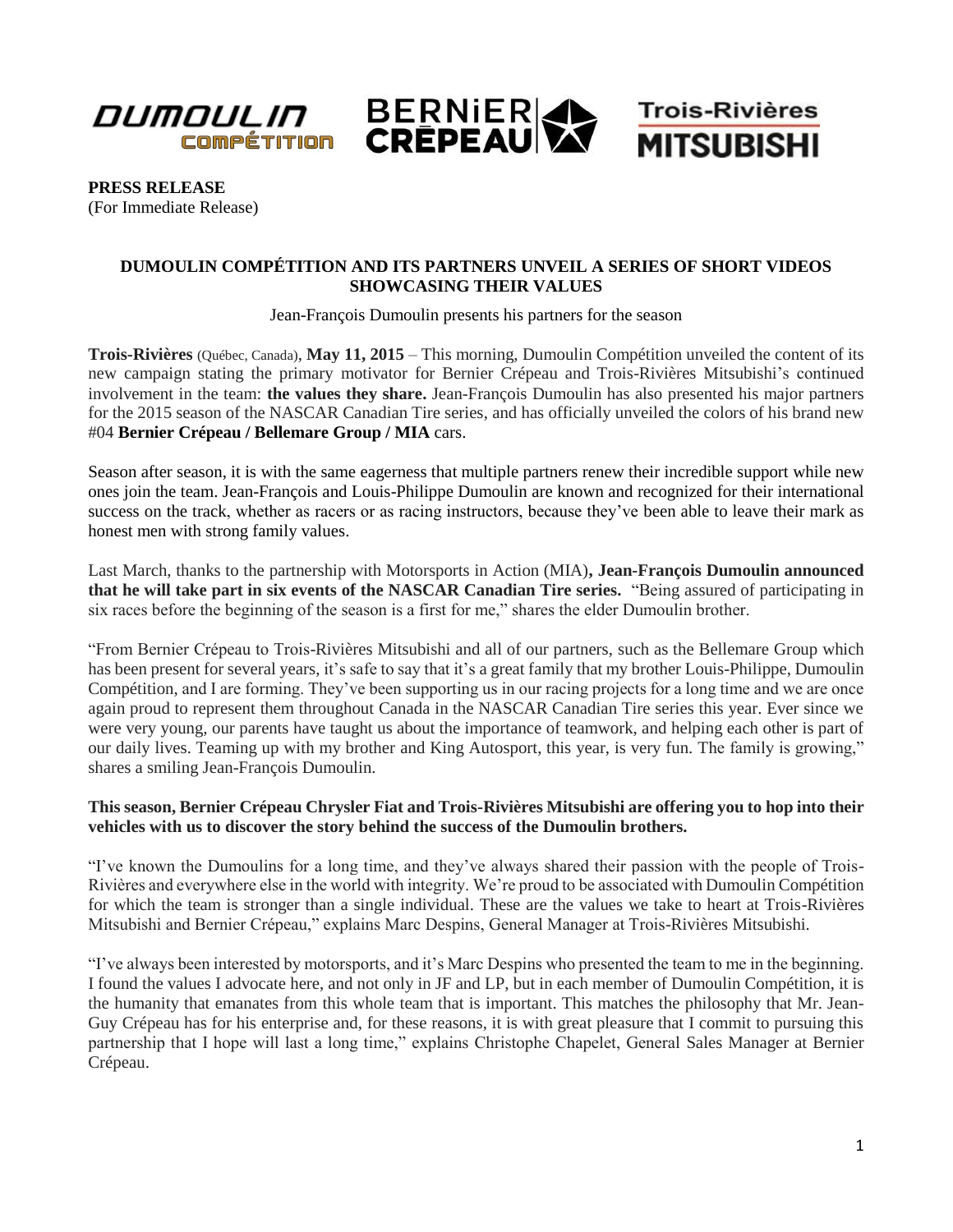Five themes and two values define the family roots and the link that unites Trois-Rivières Mitsubishi, Bernier Crépeau Chrysler Fiat, and Dumoulin Compétition. Well recognized in their respective categories, the Dumoulin brothers have remained accessible and attached to the city and partners that have seen them grow over the years.

Through a series of audio and video shorts (directed by Pierre Bélanger) broadcasted over the web and on the radio waves of Cogeco Diffusion (106.9 FM Mauricie), discover the fundamental values shared by the team and our partners:

- Short #1 : **Family** remains family
- Short #2 : **Friends** remain friends
- Short #3 : **Children** remain children
- Short #4 : **Brothers** remain brothers
- Short #5 : **The Dumoulins** remain the Dumoulins

Being long-time partners that share the same values, it's clear that the partnership shines and shows its strength. After all... **a partner remains a partner**!

"It's a team job; our business partners have been present for a long time. They were there in the beginning, when we were trying to make a name for ourselves in racing. This type of trust relationship is built over a long period of time. It's important for us to know that they support the team, in difficult times and in victory," mentions Louis-Philippe Dumoulin, **2014 Champion** of the **NASCAR Canadian Tire Series** and the driver of the #47 **WeatherTech Canada** / Bellemare Group car.



**Bernier Crepeau Chrysler Fiat**: With 25 years of experience, the family business has built an enviable reputation in the field of vehicle acquisition. If the future of this company is linked to the loyalty of its customers, it is also held by the reliability and strong communication of its team. This team is at your disposal, ready to listen to you, to hear you. Passion, care, and determination. A team willing to go the extra mile, with its ears wide open. [http://www.berniercrepeau.com/.](http://www.berniercrepeau.com/)

**Trois-Rivières Mitsubishi** is proud to be one of the first Mitsubishi dealers in Canada (opening in 2002). The commitment from Mitsubishi is defined by the quality, reliability and durability of its vehicles, notably with their 10-year warranty, the best in the industry! Pride, integrity and respect are the values of the Trois-Rivières Mitsubishi team[. www.troisrivieresmitsubishi.com](http://www.troisrivieresmitsubishi.com/)

**WeatherTech Canada** designs, develops and produces high quality, digitally custom fit automotive accessories; including FloorLiners, All-Weather Floor Mats, Cargo Liners, TechLiners and No-Drill Mudflaps. All products are made in the USA on North American machinery and are sold to both end user consumers as well as car manufacturers. Engineers use the newest technology available to measure the geometric complexity of the vehicle ensuring a constantly perfect fit. **WeatherTech**… Where Technology and All Weather Protection meet! **Meet LP Dumoulin on** [www.weatherTech.ca.](http://www.weathertech.ca/)

**Group Bellemare**: Competitive and dynamic, Thomas Bellemare's innovative and growing family team is ready to take on any challenge. With support from senior members and a qualified team of managers, the third-generation Bellemares are reaching new heights. Built upon a solid past, the company moves forward with an exceptional team of experts and seeks a select group of clients. Our clients continue to benefit from our wide variety of services that target a large number of sectors. As a result, our visibility is constantly on the rise. Working with the Bellemare team has become a measure of success. Start off right by choosing a winning team! [www.groupebellemare.com](http://www.groupebellemare.com/)

**MIA – Motorsports In Action**: With over 50 years of combined Motorsport experience, MIA is making a name for itself in the industry in "La Belle Province". Being trackside, situated at Autodrome St-Eustache, gives our clients "real time" results, testing their vehicles. One stop shopping is our strength, from high-end mechanics, exotic automotive maintenance, complete race car building and design to prestige paint and meticulous detailing. "Leave it, then enjoy it!" [http://motorsportsinaction.com.](http://motorsportsinaction.com/)

> **"Passion – Performance – Partnerships"** -30-